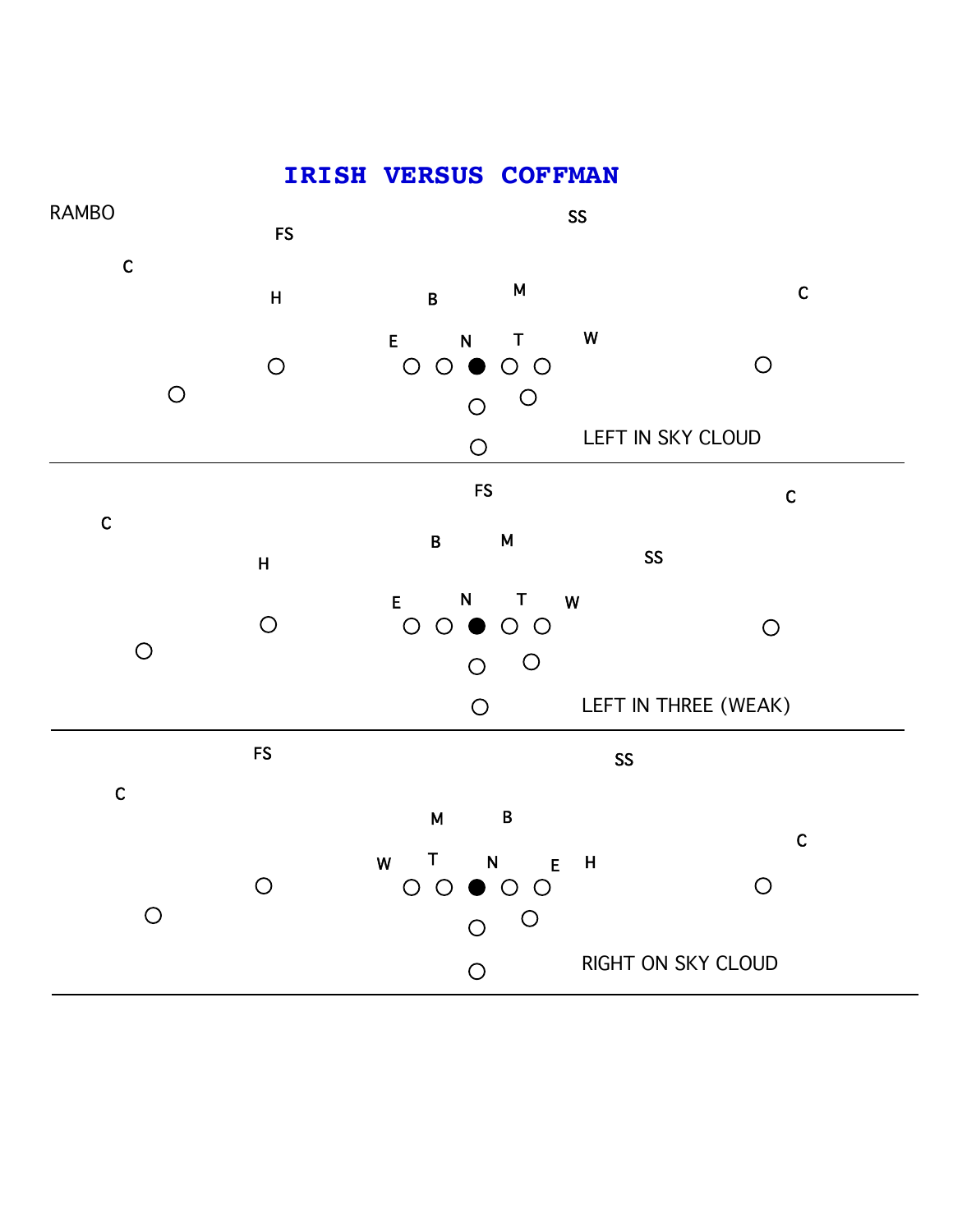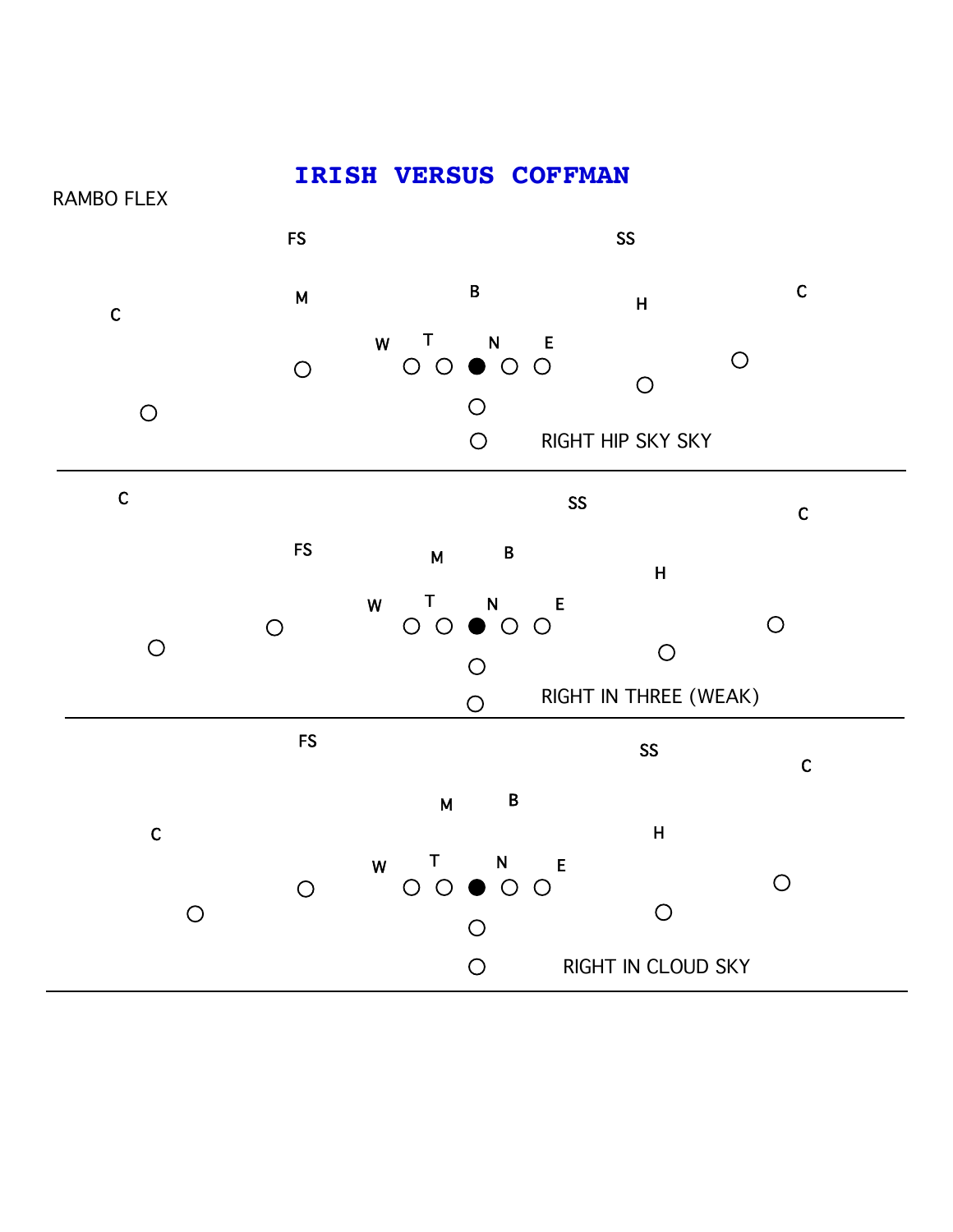## **IRISH VERSUS COFFMAN**

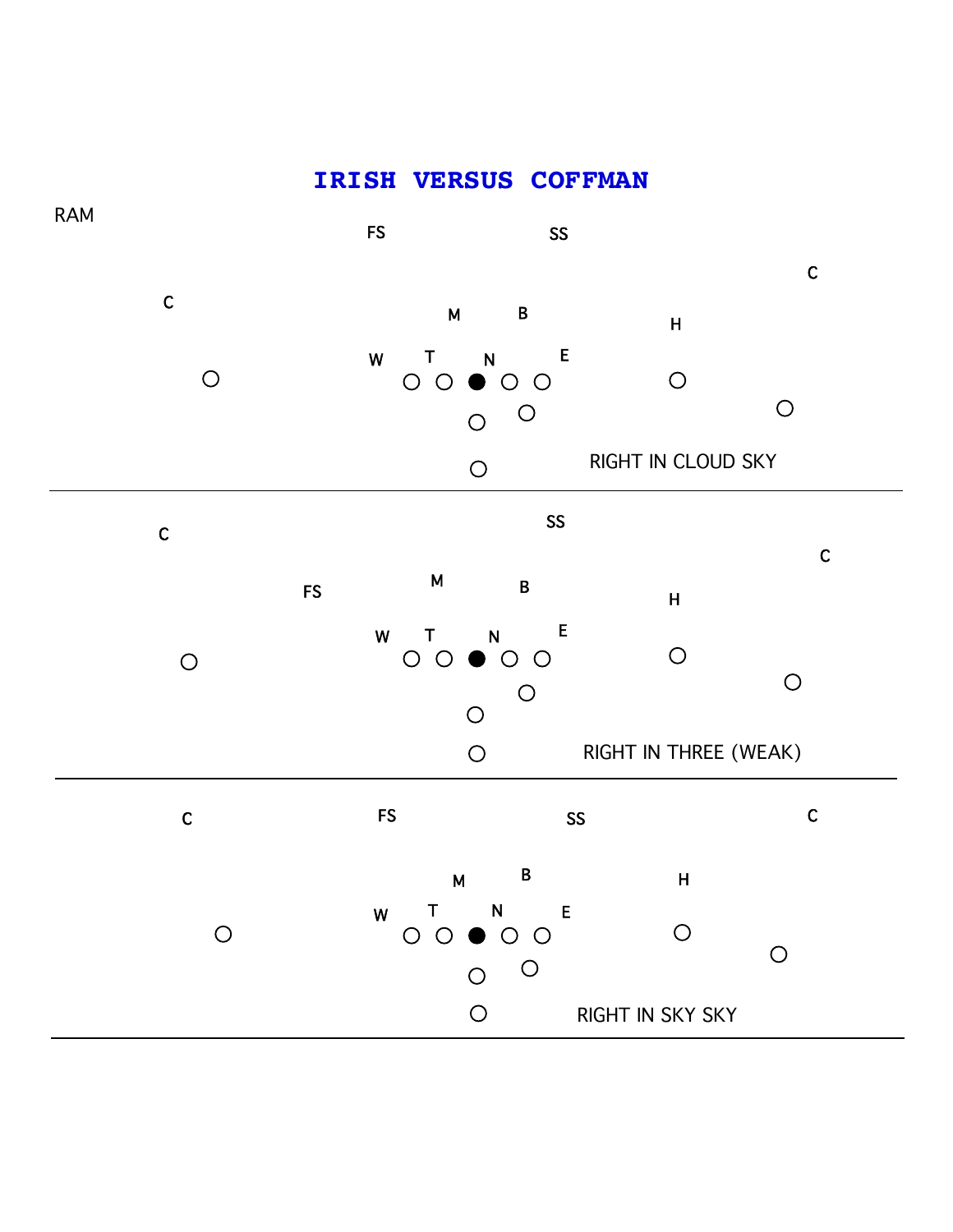## **IRISH VERSUS COFFMAN**